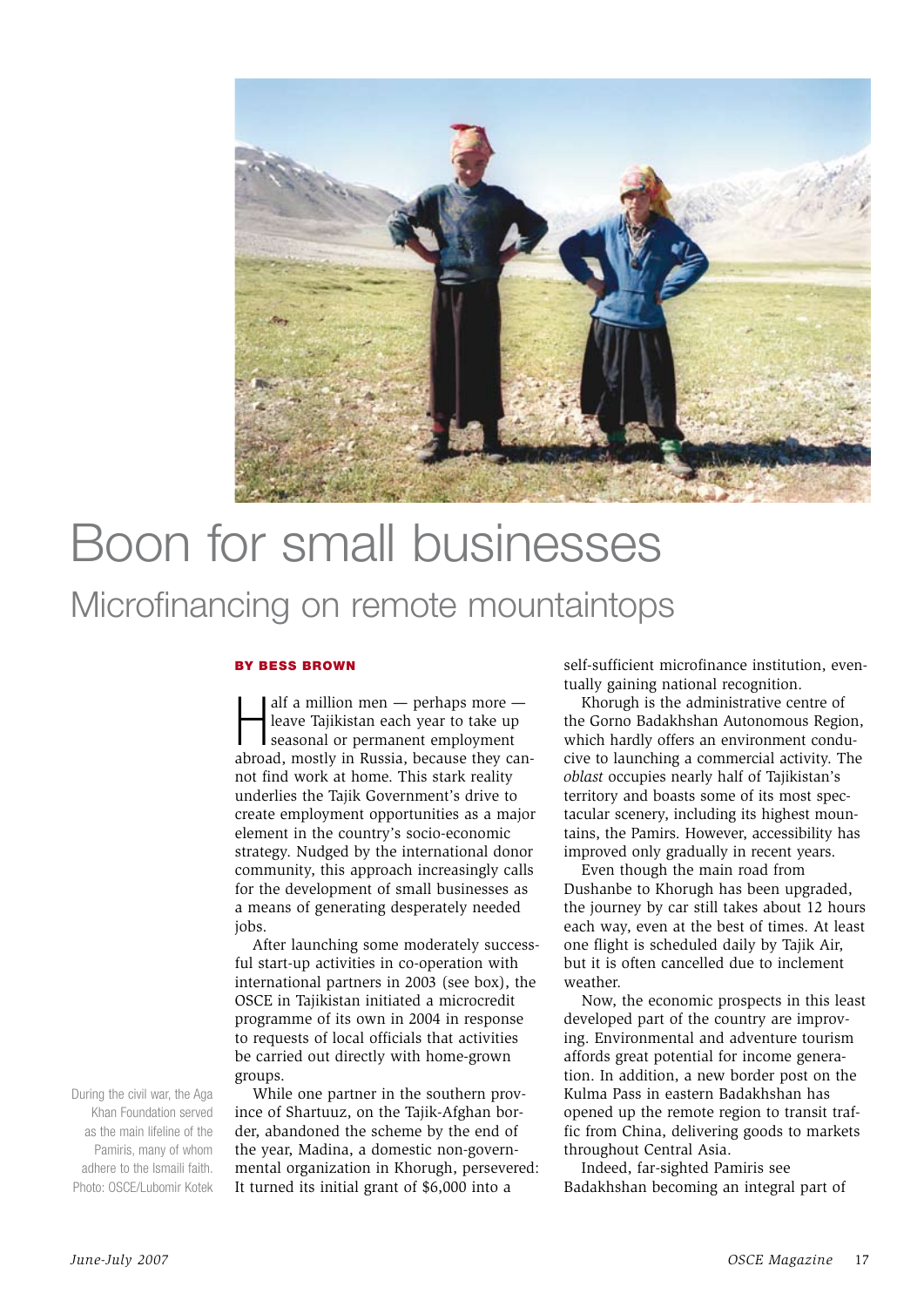a trans-Asian transport network that will, sooner rather than later, link Tajikistan with Pakistan and India via the Karakorum Highway, which is the world's highest paved international road.

The challenge is to ensure that the people of Badakhshan master the business skills that will enable them to take advantage of these more favourable circumstances.

The OSCE is fortunate to have two excellent partners in Badakhshan:

Milal-Inter, an NGO, actively promotes the development of regional trade. Having initially concentrated on trade with Afghanistan, the group has expanded its work to include the development of contacts with China's autonomous Xinjiang region and with southern Kyrgyzstan.

The other partner is Madina, which started out as an NGO teaching skills to vulnerable groups, particularly women, so they could be self-supporting. Now it is a fullfledged micro-finance institution.

Madina's Director, Naobot Dodkhudoeva, recalls how she and her staff used the microcredit fund of \$6,000 from the OSCE to extend \$100 to \$200 loans to course participants who were keen to start their own small businesses.

"To qualify for a loan, applicants had to demonstrate that they had fully grasped the essentials of running a business, assessing local market conditions and drawing up a realistic plan to improve the sustainability of their ventures," she says.

During the fund's first year of operation, the repayment rate on the loans was 100 per cent. Most of the borrowers were women, who used the money to start bakeries and other small food services. Two young men took a loan to buy a used truck and launch a transport company.

"The repayment performance has remained largely constant through the years," Ms. Dodkhudoeva says. "When the national legislation on microcredit facilities was tightened in 2005, we went through a lengthy procedure to qualify for a National Bank licence as an officially recognized microfinance institution."

By the end of 2006, Madina had quadrupled the seed capital received from the OSCE and had become largely self-supporting. That same year, the OSCE employed the group to set up a permanent legal advice and business training centre for entrepreneurs in Khorugh. The centre is now being considered by the Aga Khan Foundation's Mountain Societies Development Support Programme as a possible partner for its business incubator schemes.

Bess Brown is an Economics Officer at the OSCE Centre in Dushanbe, where she has held various functions since 2004. She was a research analyst on Central Asia at Radio Liberty for 16 years, and has worked at the OSCE's Liaison Office in Tashkent and the OSCE Centre in Ashgabad.

## *Teaching the ropes*

The Economic Unit of the then OSCE Mission to Tajikistan started promoting the development of small businesses as early as 2003.

By supporting the International Labour Organization's programme, "Start and Improve Your Own Business", which aims to hone instructors' training skills, the OSCE helped create a pool of experts sufficiently qualified to pass on their know-how to aspiring entrepreneurs. This has been paying off handsomely: Today, the OSCE Centre in Dushanbe regularly taps into this human resource for its business training projects.

It was also in 2003 that the Economic Unit began supporting local NGOs in their schemes to set up sewing workshops and community and home bakeries throughout the country. The aim was to build skills and, in some cases, provide women with a properly equipped workplace — especially those who had suddenly found themselves heading households during and after the civil war, and as more and more of the menfolk went off to search for greener pastures.

Successful ventures such as Madina's have inspired other OSCE initiatives aimed at nurturing the growth of small businesses in Tajikistan, where the climate is not always friendly to budding entrepreneurs. The good news is that, at the national level, the Government has finally come round to recognizing that empowering individuals to be more resourceful can prove to be an effective means of pulling them out of poverty. — *Bess Brown*

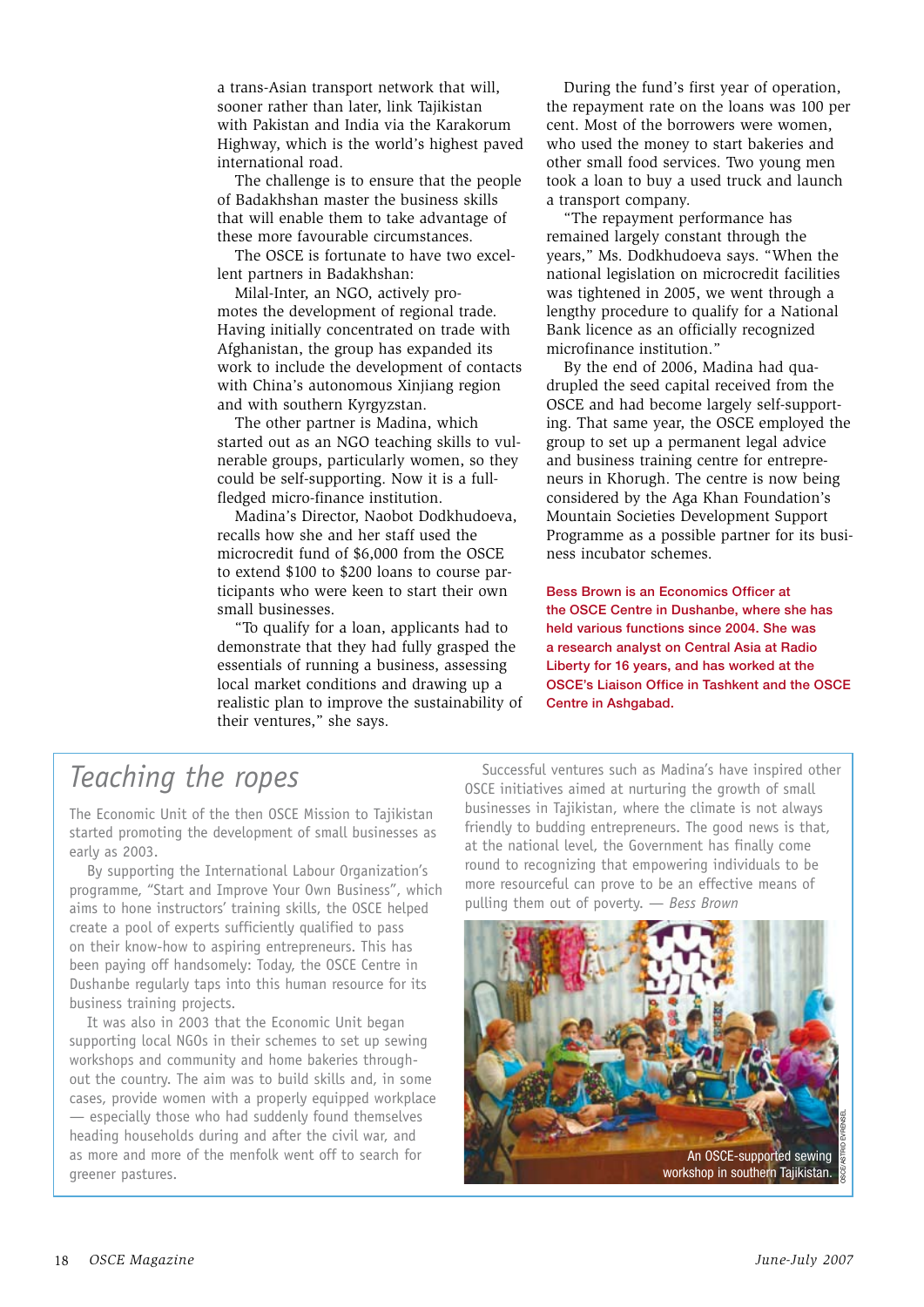# Women's Resource Centres make impressive inroads The Tajik-OSCE experience

### By Graz iella Piga

Nigina A., 27, is more than just a computer teacher at the village school. She plays a dynamic role in one of the seven OSCE-supported Women's Resource Centres in igina A., 27, is more than just a computer teacher at the village school. She plays a dynamic role in one of the seven Khatlon *oblast*, in southern Tajikistan, tirelessly speaking to women and teenage girls about the Centres' activities and encouraging them to take advantage of what they have to offer.

Nigina is not merely preaching from the pulpit. Her life history is not too different from that of many women in the country's rural areas: Forced into marriage at 14, she became a battered wife. After several years of enduring pain and degradation, she and her children went back to her parents' home — only to fall victim once again to physical and verbal abuse, this time inflicted by her own brothers and parents. It was their way of showing her that they could not forgive her for her "failure".

"One day, I went to a seminar on women's rights organized by the Resource Centre in my community," she said. "From that moment on, my life changed." She is now determined to continue her education and make something of herself.

Nigina's story just may have a rosy ending, but how many more girls and women are out there, feeling helpless and isolated?

Following the dissolution of the Soviet Union, the ensuing civil war and the collapse of the economy, Tajiks began experiencing a revival of archaic local practices that are eroding some of the gains made in breaking down gender-based stereotypes.

Ten years after the onset of peace, the negative consequences of the five-year civil war are still being keenly felt by both men and women: An estimated 25,000 women lost their husbands, and as thousands of men continue their exodus to other countries in hopes of making a decent living, more and more women are heading households and raising children on their own, heavily dependent on relatives and in-laws.

Women in less developed areas are especially vulnerable to all types of violence and abusive behaviour and often do not know where to turn to for information and protection. At the same time, most people are still loathe to consider gender-based violence as having anything to do with the violation of women's right to have access to education, family planning and decision-making.

Tajik women emerge from a vocational course at the Women's Resource Centre in Kurgan-Tyube, southern Tajikistan. Photo: OSCE/Astrid Evrensel